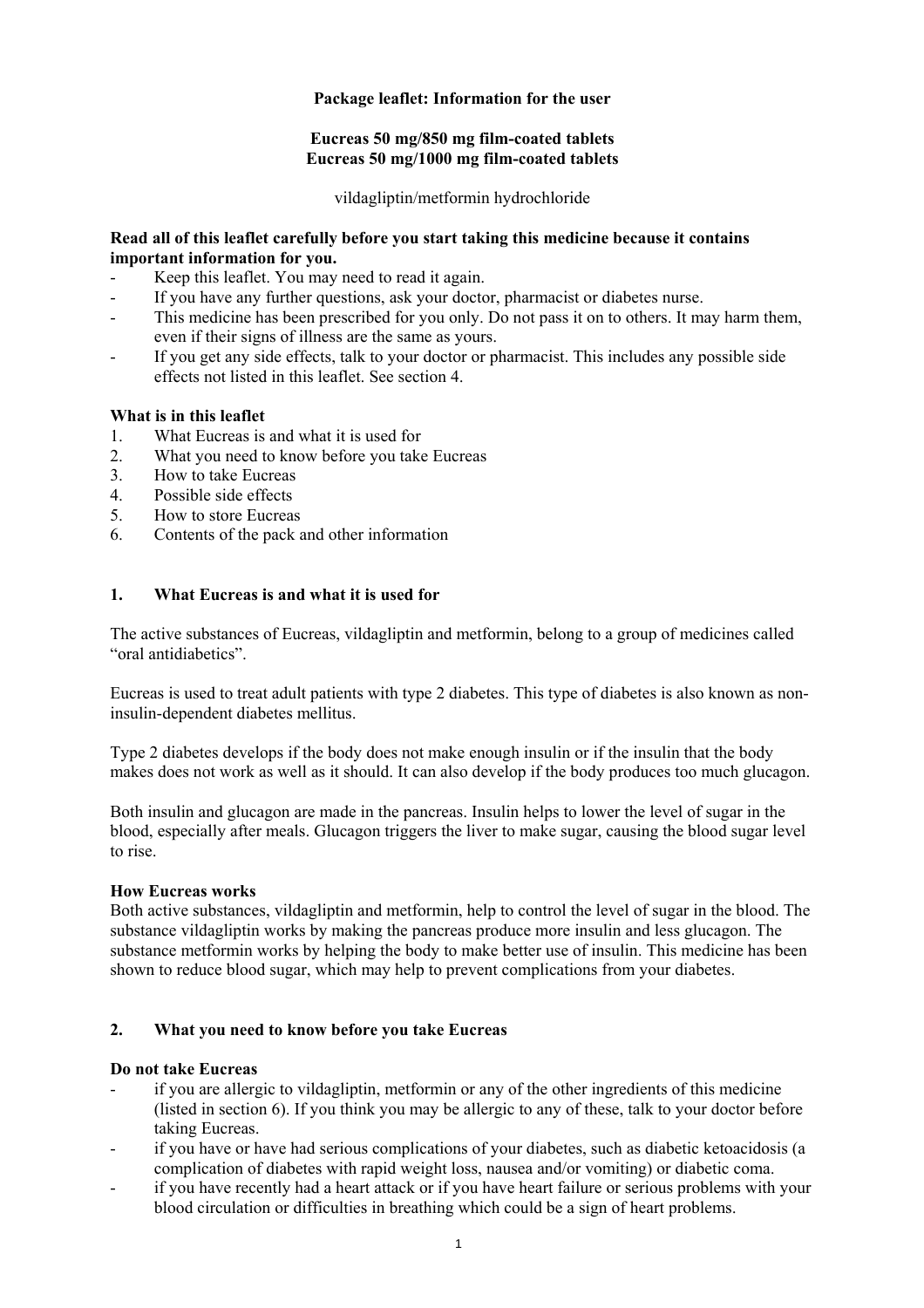- if you have kidney problems.
- if you have a severe infection or are seriously dehydrated (have lost a lot of water from your body).
- if you are going to have a contrast x-ray (a specific type of x-ray involving an injectable dye).
- Please also see information about this in section "Warnings and precautions".
- if you have liver problems.
- if you drink alcohol excessively (whether every day or only from time to time).
- if you are breast-feeding (see also "Pregnancy and breast-feeding").

## **Warnings and precautions**

**Stop taking this medicine and talk to your doctor if you experience one or more of the following symptoms** which may be related to a condition called "lactic acidosis":

- feeling cold or uncomfortable
- muscle pain
- severe nausea or vomiting
- pain in or around your stomach (abdominal pain)
- drowsiness or dizziness
- rapid breathing

Eucreas is not a substitute for insulin. Therefore, you should not receive Eucreas for the treatment of type 1 diabetes.

Talk to your doctor, pharmacist or diabetes nurse before taking Eucreas if you are taking an antidiabetic medicine known as a sulphonylurea. Your doctor may want to reduce your dose of the sulphonylurea when you take it together with Eucreas in order to avoid low blood glucose (hypoglycaemia).

If you have previously taken vildagliptin but had to stop taking it because of liver disease, you should not take this medicine.

Diabetic skin lesions are a common complication of diabetes. You are advised to follow the recommendations for skin and foot care that you are given by your doctor or nurse. You are also advised to pay particular attention to new onset of blisters or ulcers while taking Eucreas. Should these occur, you should promptly consult your doctor.

Cases of inflammation of the pancreas (pancreatitis) have been reported in patients receiving Eucreas. Pancreatitis can be a serious, potentially life-threatening medical condition. Stop taking Eucreas and call your doctor if you experience severe and persistent stomach pain, with or without vomiting, because you could have pancreatitis.

If you have stopped using Eucreas due to surgery (you should stop at least 48 hours before planned surgery with general anesthesia and should not start again until at least 48 hours afterwards) or due to an x-ray involving an injectable dye, talk to your doctor before taking Eucreas again.

A test to determine your liver function will be performed before the start of Eucreas treatment, at three-month intervals for the first year and periodically thereafter. This is so that signs of increased liver enzymes can be detected as early as possible.

At least once a year, your doctor will check that your kidneys are working normally. Your doctor will test your blood and urine for sugar regularly.

Elderly patients taking Eucreas should have their kidney function monitored regularly. This will happen more often in patients with kidney problems.

## **Children and adolescents**

The use of Eucreas in children and adolescents up to 18 years of age is not recommended.

## **Other medicines and Eucreas**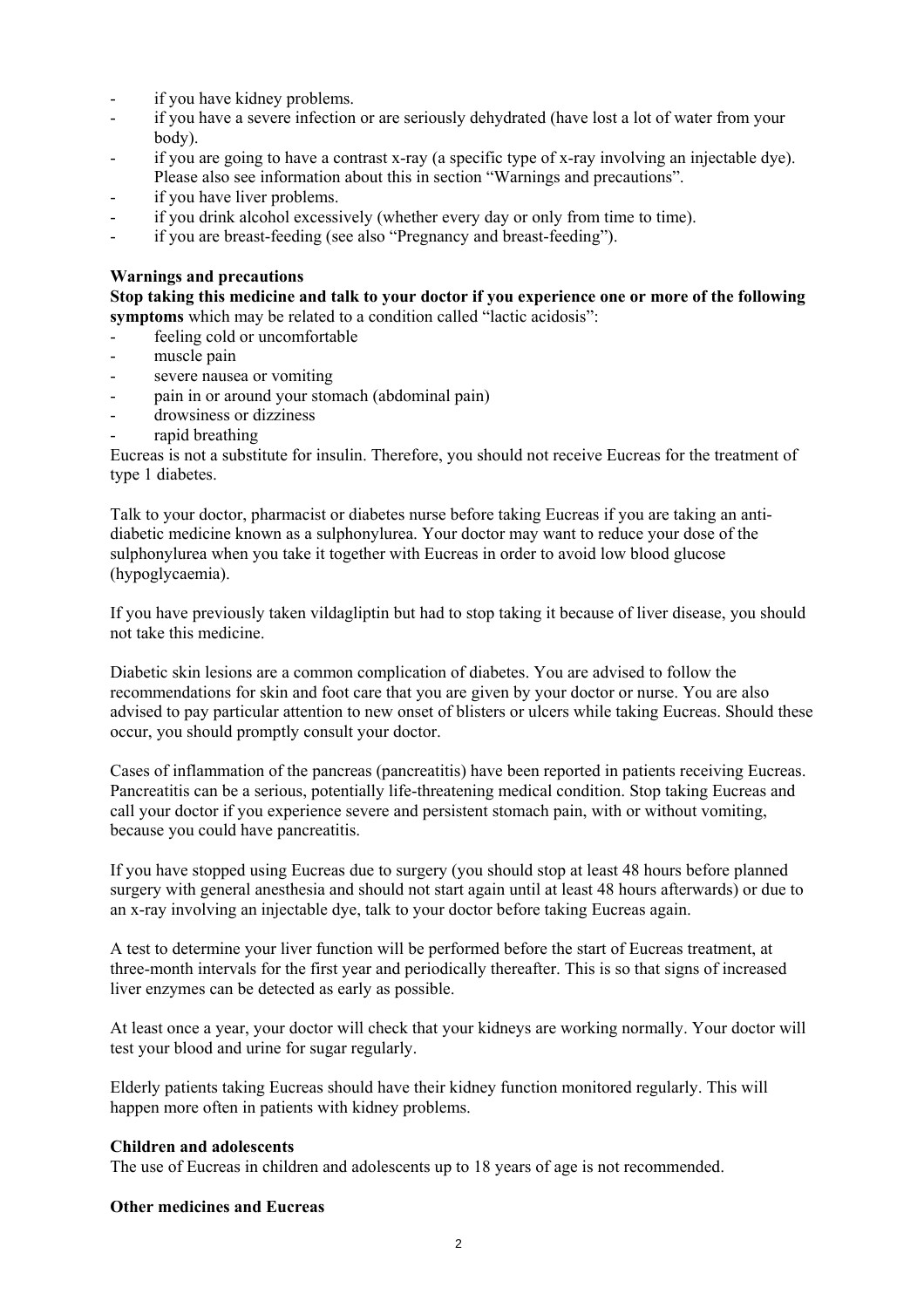Tell your doctor or pharmacist if you are taking, have recently taken or might take any other medicines. This is particularly important if you are already taking any medicine to treat a heart condition or problems with your blood sugar, kidneys or blood pressure such as medicines containing

- glucocorticoids generally used to treat inflammation
- beta-2 agonists generally used to treat respiratory disorders
- other medicines used to treat diabetes
- diuretics (also called water tablets)
- ACE inhibitors generally used to treat high blood pressure
- certain medicines affecting the thyroid, or
- certain medicines affecting the nervous system.

## **Eucreas with alcohol**

Avoid alcohol while taking Eucreas since alcohol may increase the risk of lactic acidosis (please see section "Possible side effects").

## **Pregnancy and breast-feeding**

- Tell your doctor if you are pregnant, if you think you might be pregnant, or if you are planning to become pregnant. Your doctor will discuss with you the potential risk of taking Eucreas during pregnancy.
- Do not use Eucreas if you are pregnant or breast-feeding (see also "Do not take Eucreas").

Ask your doctor or pharmacist for advice before taking any medicine.

## **Driving and using machines**

If you feel dizzy while taking Eucreas, do not drive or use any tools or machines.

## **3. How to take Eucreas**

The amount of Eucreas that people have to take varies depending on their condition. Your doctor will tell you exactly the dose of Eucreas to take.

Always take this medicine exactly as your doctor has told you. Check with your doctor or pharmacist if you are not sure.

The recommended dose is one film-coated tablet of either 50 mg/850 mg or 50 mg/1000 mg taken twice a day

If you have kidney problems, your doctor may prescribe a lower dose. Also if you are taking an antidiabetic medicine known as a sulphonylurea your doctor may prescribe a lower dose.

Your doctor may prescribe this medicine alone or with certain other medicines that lower the level of sugar in your blood.

## **When and how to take Eucreas**

- Swallow the tablets whole with a glass of water,
- Take one tablet in the morning and the other in the evening with or just after food. Taking the tablet just after food will lower the risk of an upset stomach.

Continue to follow any advice about diet that your doctor has given you. In particular, if you are following a diabetic weight control diet, continue with this while you are taking Eucreas.

## **If you take more Eucreas than you should**

If you take too many Eucreas tablets, or if someone else takes your tablets, **talk to a doctor or pharmacist immediately**. Medical attention may be necessary. If you have to go to a doctor or hospital, take the pack and this leaflet with you.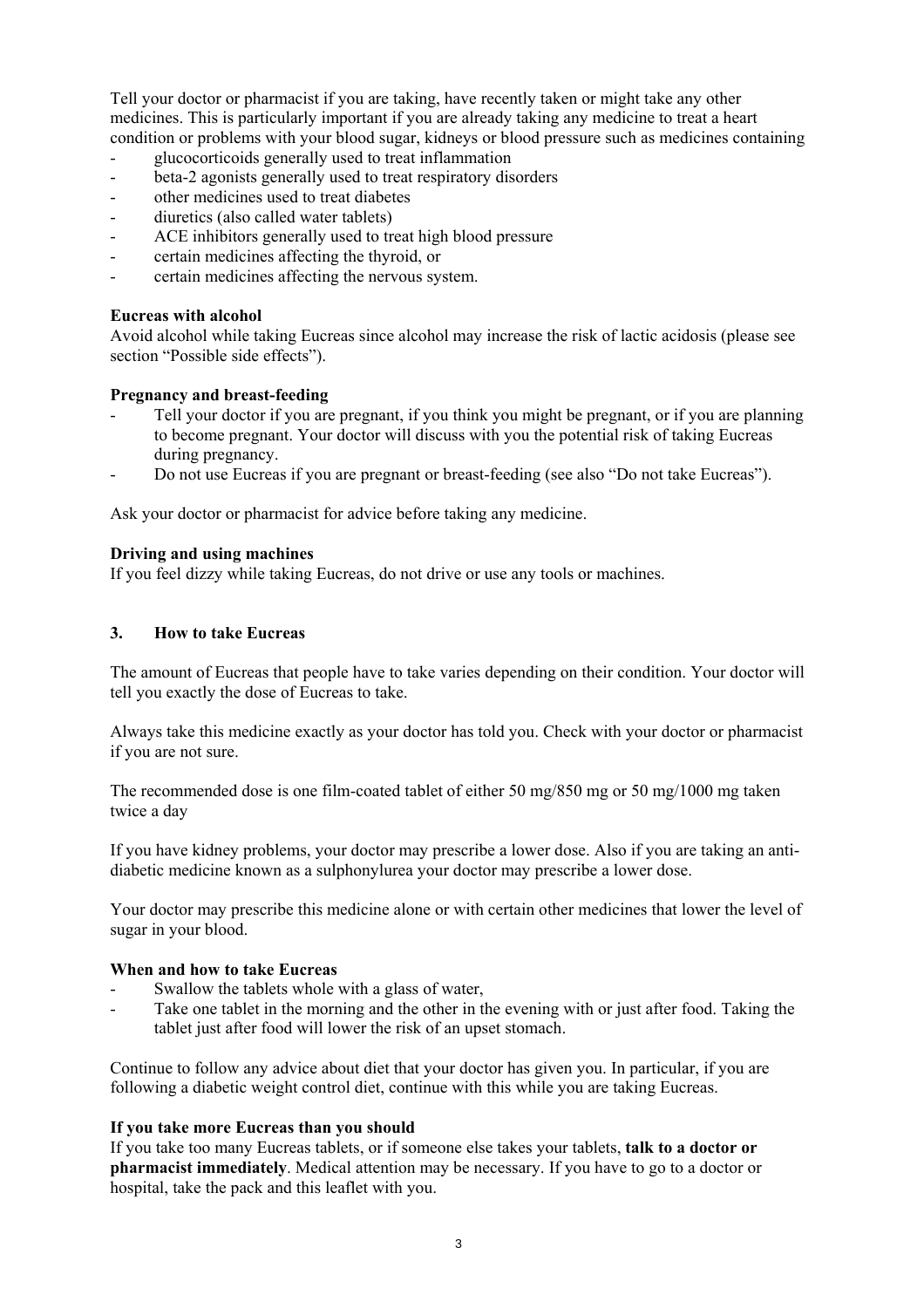## **If you forget to take Eucreas**

If you forget to take a tablet, take it with your next meal unless you are due to take one then anyway. Do not take a double dose (two tablets at once) to make up for a forgotten tablet.

## **If you stop taking Eucreas**

Continue to take this medicine as long as your doctor prescribes it so that it can continue to control your blood sugar. Do not stop taking Eucreas unless your doctor tells you to. If you have any questions about how long to take this medicine, talk to your doctor.

If you have any further questions on the use of this medicine, ask your doctor, pharmacist or diabetes nurse.

## **4. Possible side effects**

Like all medicines, this medicine can cause side effects, although not everybody gets them.

## **Some symptoms need immediate medical attention**

You should **stop taking Eucreas and see your doctor immediately** if you experience the following side effects:

- Angioedema (rare: may affect up to 1 in 1,000 people): Symptoms include swollen face, tongue or throat, difficulty swallowing, difficulty breathing, sudden onset of rash or hives, which may indicate a reaction called "angioedema".
- Liver disease (hepatitis) (rare): Symptoms include yellow skin and eyes, nausea, loss of appetite or dark-coloured urine, which may indicate liver disease (hepatitis).

## **Other side effects**

Some patients have experienced the following side effects while taking Eucreas:

- Very common (may affect more than 1 in 10 people): nausea, vomiting, diarrhoea, pain in and around the stomach (abdominal pain), loss of appetite.
- Common (may affect up to 1 in 10 people): dizziness, headache, trembling that cannot be controlled, metallic taste, low blood glucose.
- Uncommon (may affect up to 1 in 100 people): joint pain, tiredness, constipation, swollen hands, ankle or feet (oedema).
- Very rare (may affect up to 1 in 10,000 people): sore throat, runny nose, fever; signs of a high level of lactic acid in the blood (known as lactic acidosis) such as drowsiness or dizziness, severe nausea or vomiting, abdominal pain, irregular heart beat or deep, rapid breathing; redness of the skin, itching; decreased vitamin B12 levels (paleness, tiredness, mental symptoms such as confusion or memory disturbances).

Some patients have experienced the following side effects while taking Eucreas and a sulphonylurea:

Common: dizziness, tremor, weakness, low blood glucose, excessive sweating.

Some patients have had the following side effects while taking Eucreas and insulin:

- Common: headache, chills, nausea (feeling sick), low blood glucose, heartburn.
- Uncommon: diarrhoea, flatulence.

Since this product has been marketed, the following side effects have also been reported:

 Frequency not known (cannot be estimated from the available data): itchy rash, inflammation of the pancreas, localised peeling of skin or blisters.

## **Reporting of side effects**

If you get any side effects, talk to your doctor, pharmacist or diabetes nurse. This includes any possible side effects not listed in this leaflet. You can also report side effects directly (see details below). By reporting side effects you can help provide more information on the safety of this medicine.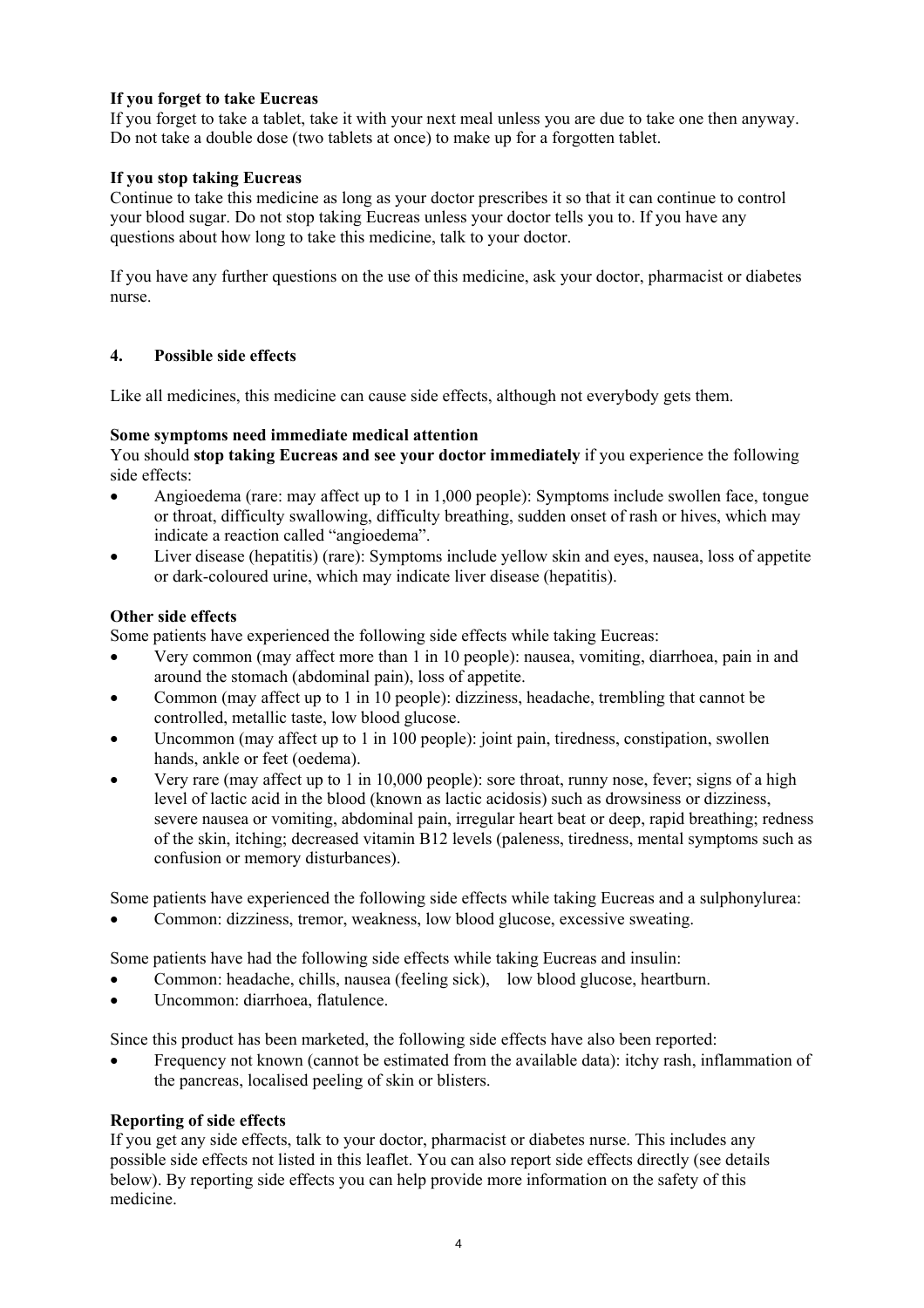| United Kingdom | <b>Yellow Card Scheme</b>           |
|----------------|-------------------------------------|
|                | Website: www.mhra.gov.uk/yellowcard |

## **5. How to store Eucreas**

- Keep this medicine out of the sight and reach of children.
- Do not use this medicine after the expiry date which is stated on the blister and carton after "EXP". The expiry date refers to the last day of that month.
- Do not store above  $30^{\circ}$ C.
- Store in the original package (blister) in order to protect from moisture.

#### **6. Contents of the pack and other information**

#### **What Eucreas contains**

- The active substances are vildagliptin and metformin hydrochloride.
- Each Eucreas 50 mg/850 mg film-coated tablet contains 50 mg vildagliptin and 850 mg metformin hydrochloride (corresponding to 660 mg of metformin).
- Each Eucreas 50 mg/1000 mg film-coated tablet contains 50 mg vildagliptin and 1000 mg metformin hydrochloride (corresponding to 780 mg of metformin).
- The other ingredients are: Hydroxypropylcellulose, magnesium stearate, hypromellose, titanium dioxide (E 171), yellow iron oxide (E 172), macrogol 4000 and talc.

#### **What Eucreas looks like and contents of the pack**

Eucreas 50 mg/850 mg film-coated tablets are yellow, oval tablets with "NVR" on one side and "SEH" on the other.

Eucreas 50 mg/1000 mg film-coated tablets are dark yellow, oval tablets with "NVR" on one side and "FLO" on the other.

Eucreas is available in packs containing 10, 30, 60, 120, 180 or 360 film-coated tablets and in multipacks containing 120 (2x60), 180 (3x60) or 360 (6x60) film-coated tablets. Not all pack sizes and tablet strengths may be available in your country.

## **Marketing Authorisation Holder**

Novartis Europharm Limited Wimblehurst Road Horsham West Sussex, RH12 5AB United Kingdom

#### **Manufacturer**

Novartis Pharma GmbH Roonstraße 25 D-90429 Nuremberg Germany

For any information about this medicine, please contact the local representative of the Marketing Authorisation Holder:

## **België/Belgique/Belgien**

Novartis Pharma N.V. Tél/Tel: +32 2 246 16 11

**Lietuva**  Novartis Pharma Services Inc. Tel: +370 5 269 16 50

## **България Luxembourg/Luxemburg**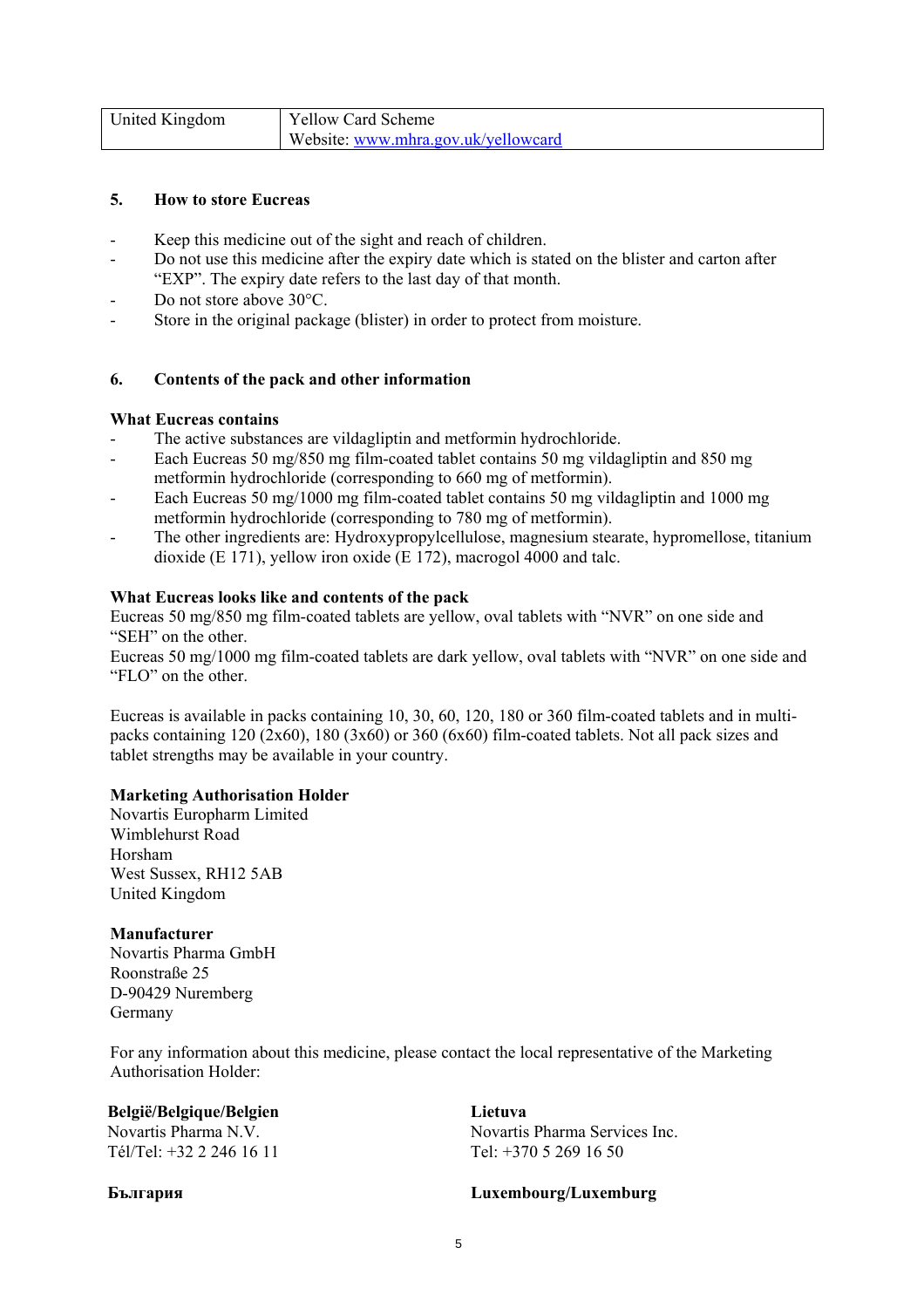Novartis Pharma Services Inc.  $Ten: +35924899828$ 

**Česká republika**  Novartis s.r.o. Tel: +420 225 775 111

**Danmark**  Novartis Healthcare A/S Tlf: +45 39 16 84 00

**Deutschland**  Novartis Pharma GmbH Tel:  $+499112730$ 

**Eesti**  Novartis Pharma Services Inc. Tel: +372 66 30 810

**Ελλάδα** Novartis (Hellas) A.E.B.E. Τηλ: +30 210 281 17 12

**España**  Novartis Farmacéutica, S.A. Tel: +34 93 306 42 00

**France**  Novartis Pharma S.A.S. Tél: +33 1 55 47 66 00

**Hrvatska**  Novartis Hrvatska d.o.o. Tel. +385 1 6274 220

**Ireland**  Novartis Ireland Limited Tel: +353 1 260 12 55

**Ísland**  Vistor hf. Sími: +354 535 7000

**Italia**  Novartis Farma S.p.A. Tel: +39 02 96 54 1

**Κύπρος** Novartis Pharma Services Inc. Τηλ: +357 22 690 690

**Latvija**  Novartis Pharma Services Inc. Tel: +371 67 887 070

Novartis Pharma N.V. Tél/Tel: +32 2 246 16 11

**Magyarország**  Novartis Hungária Kft. Pharma Tel.: +36 1 457 65 00

**Malta**  Novartis Pharma Services Inc. Tel: +356 2122 2872

**Nederland**  Novartis Pharma B.V. Tel: +31 26 37 82 111

**Norge**  Novartis Norge AS Tlf: +47 23 05 20 00

**Österreich**  Novartis Pharma GmbH Tel: +43 1 86 6570

**Polska**  Novartis Poland Sp. z o.o. Tel.: +48 22 375 4888

**Portugal**  Novartis Farma - Produtos Farmacêuticos, S.A. Tel: +351 21 000 8600

**România**  Novartis Pharma Services Romania SRL Tel: +40 21 31299 01

**Slovenija**  Novartis Pharma Services Inc. Tel: +386 1 300 75 50

**Slovenská republika**  Novartis Slovakia s.r.o. Tel: +421 2 5542 5439

**Suomi/Finland**  Novartis Finland Oy Puh/Tel: +358 (0)10 6133 200

**Sverige**  Novartis Sverige AB Tel: +46 8 732 32 00

**United Kingdom**  Novartis Pharmaceuticals UK Ltd. Tel: +44 1276 698370